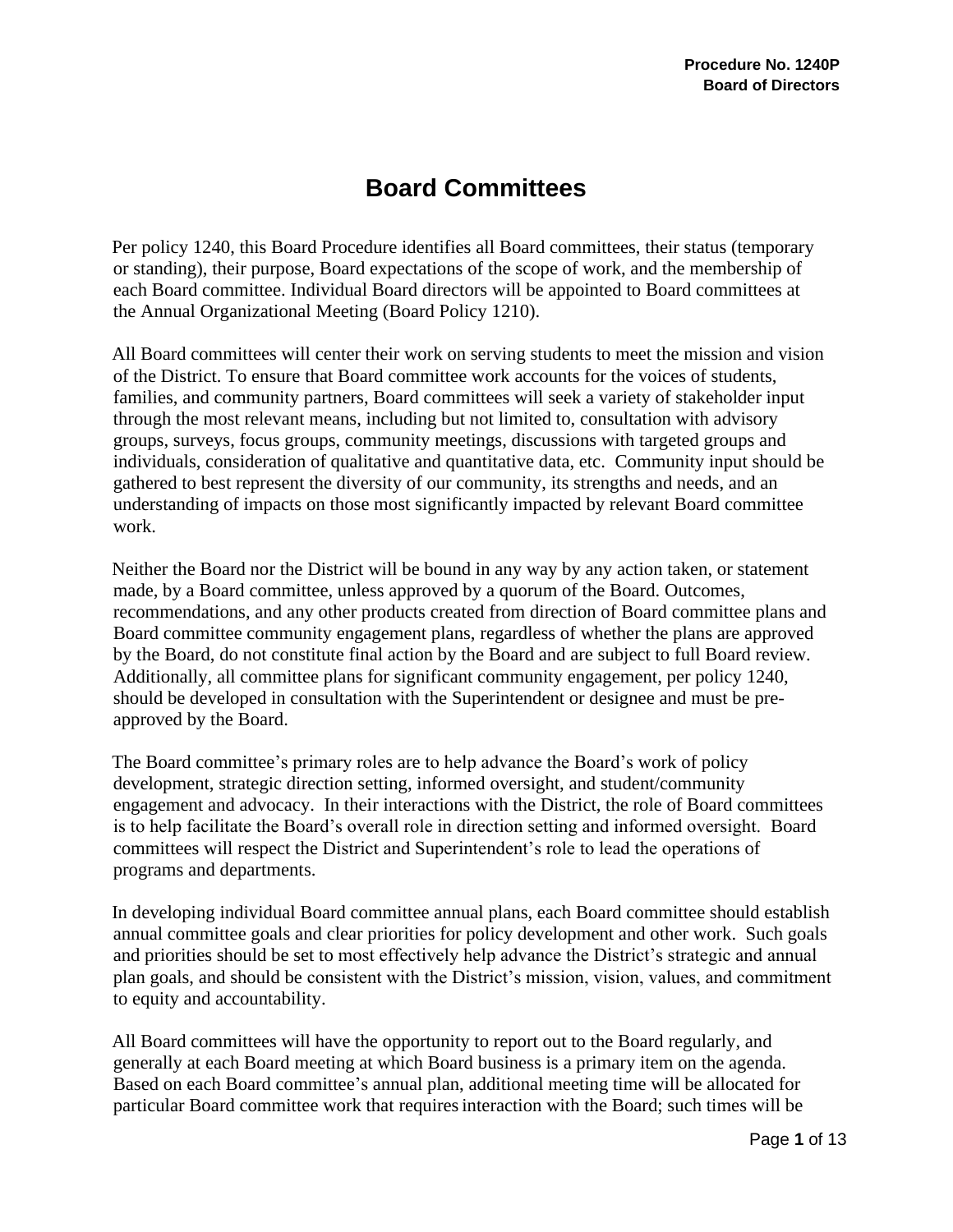specified on the annual Board calendar (see Policy 1810) and/or on Board agenda planning calendars. If all desired items from a given Board committee cannot reasonably be included in the Board regular meeting agendas, the Board president will request that that Board committee update its annual plan, prioritizing those items that provide the greatest benefits to students and to advancing the District's mission, vision, values, and commitments to equity and accountability. Per policy, substantive updates to the Board committee plan must be approved by the Board.

Any Board committee work to create or modify Board Policies will follow Board Policy 0200 and any other relevant Board policies.

## **Governance, Oversight & Legislative Committee**

Status:

• Standing

Purpose:

- To ensure that state and federal legislation supports and does not detract from advancing the District's mission, vision, values, and commitments to equity and accountability via collaboration with staff and others to educate and advocate with state, federal, and local law-makers as needed. This Board committee should work with staff and others as needed to identify relevant legislation; and with the Board to organize its legislative positions in general and for WSSDA.
- To ensure that policies and procedures in the 0000 and 1000 series of Board policies are consistent with and actively support the advancement of the District's mission, vision, values, and commitments to equity and accountability. These series include direction to Board and Board committees.
- To ensure that breadth of community concerns and inputs, particularly those from advisory groups charged to bring recommendations to the Board, are appropriately considered by relevant Board committees in their committee planning process.
- To ensure that the Board provides clear direction and oversight to the Superintendent through the District planning, reporting, and monitoring of strategic, annual, and other key goals, and does so in a way that keeps all Board directors informed and gives all Board directors a way to provide input prior to decisions being finalized and/or recommendations being presented to the Board.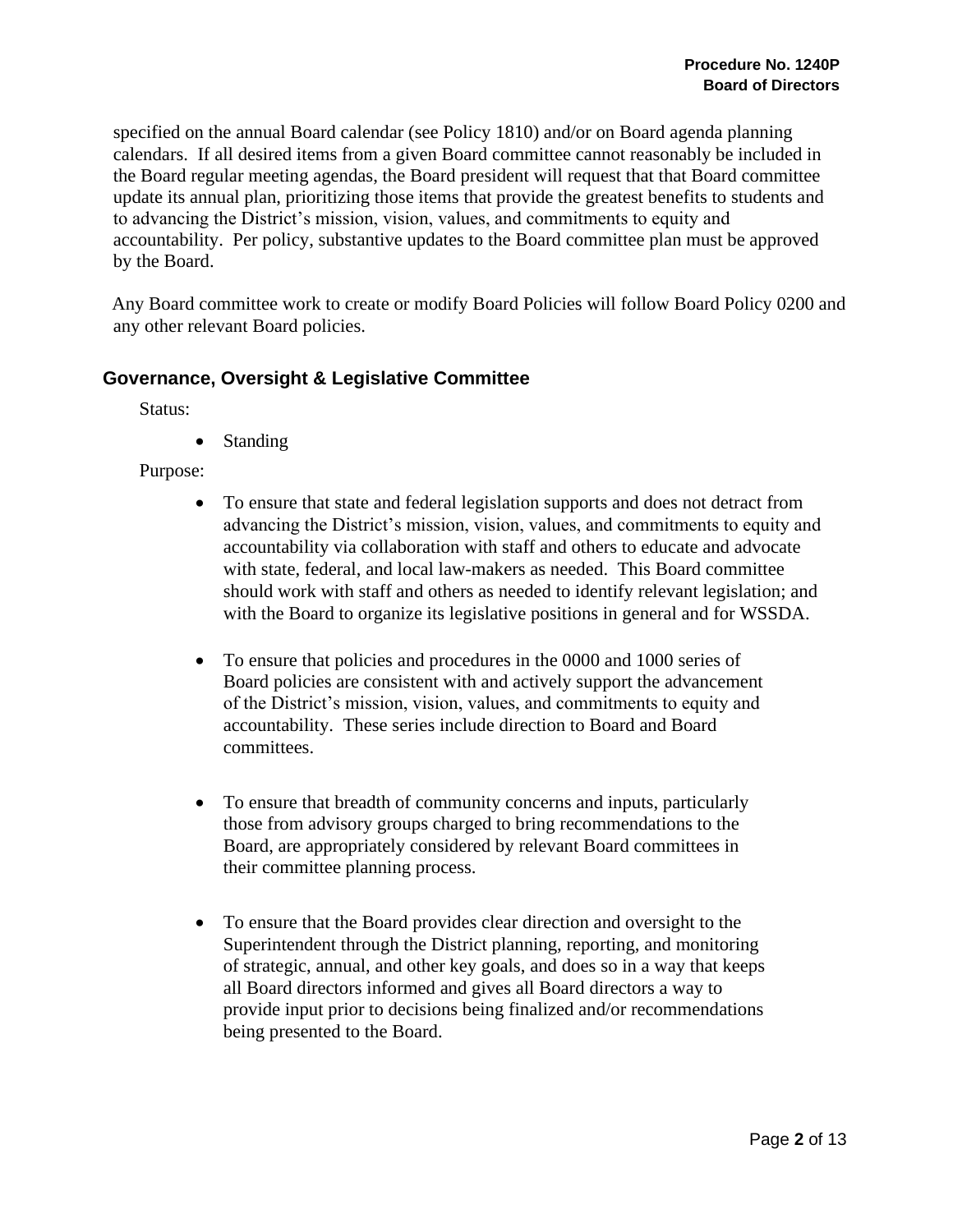Expected Scope of Work:

- Coordinate construction of an annual Board position document to identify legislative priorities for the year. This document should reflect Board/District priorities as well as our mission/vision/values and should be ready in time to impact the Washington state legislative session (that usually begins in January). Note that the legislative priorities will carry over from one calendar year to the next calendar year, unless and until updates are made or a new Board position document is created.
- Update the legislative priorities as needed.
- Utilize Board position and facilitate other discussions as needed to provide direction to the Board legislative representative to inform his/her input to the WSSDA positions process.
- Facilitate the construction and submission of any proposals for WSSDA legislative or permanent positions.
- Coordinate with staff to provide advocacy to state and federal legislators and other government officials as appropriate to advance the needs and positions of the District on behalf of our students.
- Serve as Board representatives in District work on the creation and monitoring of strategic and annual plans, including reporting back to and soliciting input from the full Board prior to decisions being finalized and/or recommendations being presented to the Board.
- Work with the Board and Superintendent to provide a clear plan (as part of this Board committee's annual plan), for how all Board directors will be kept informed about and may contribute to the creation and monitoring of strategic and annual plans.
- For relevant policy series, maintain policy compliance with legal updates and best practices, including but not limited to, consideration of WSSDA recommended policy updates.
- For relevant policy series, determine key policy updates/additions/deletions to support the priorities of the District (including the Board).
- For relevant policy series, work with staff on policy updates to improve District operations with particular attention to those updates that serve staff and community, so we can best meet the needs of all our students.
- Coordinate with the Board to update policies to allow the Board to better execute its role to serve the needs of all our students and those to serve our staff, community directors and partners in this shared work.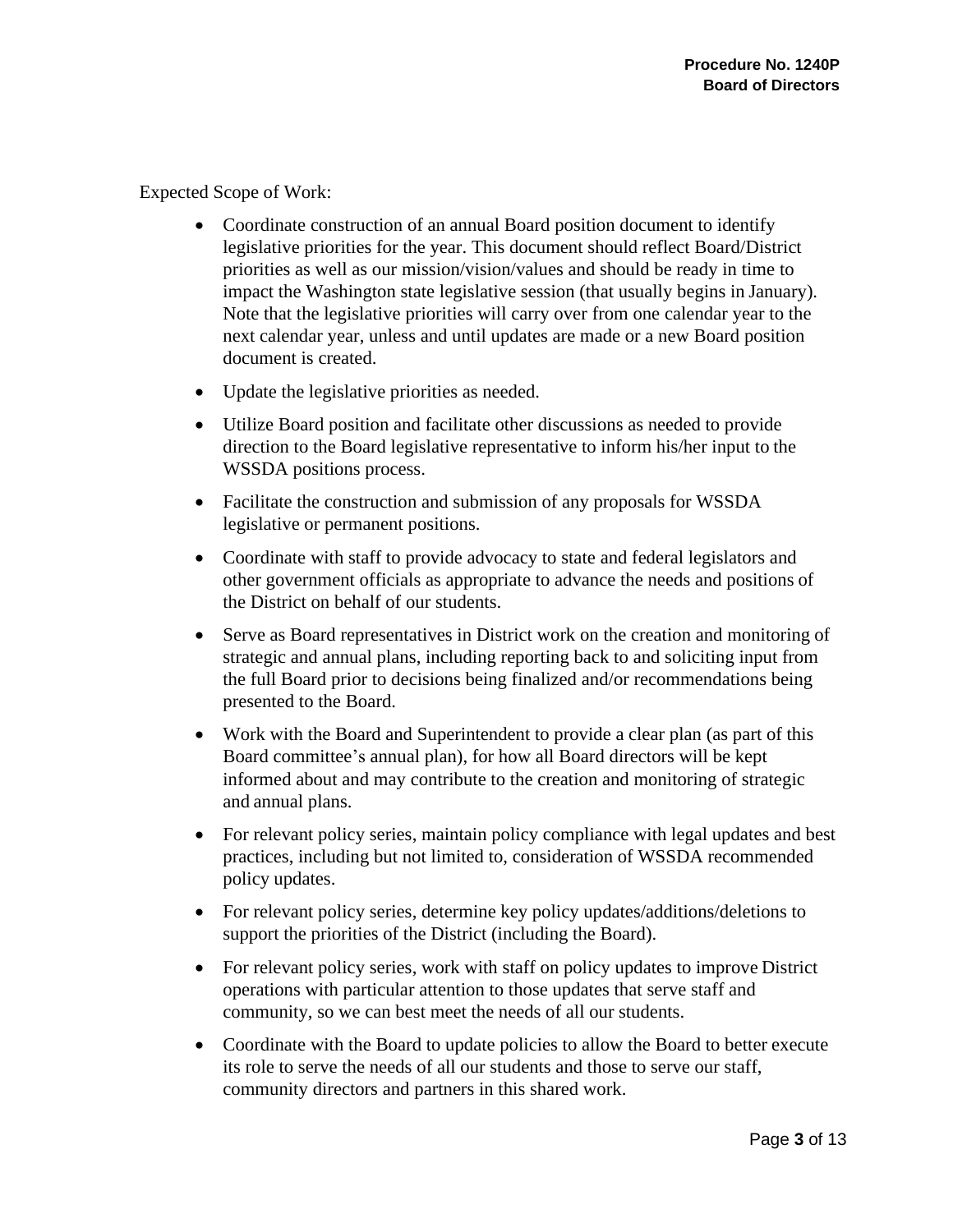• By the end of the second year of implementation of the updated Board committee structures in the September 4, 2018 update to policy 1240 and procedure 1240P, the governance committee will coordinate a review with the Superintendent and the full Board to evaluate how well the updated Board committee structure is working and make any recommendations for potential changes to the Board that can be considered and acted upon prior to the end of the that second year. This work should be called out in this Board committee's annual plan for that year.

Membership:

- 2 Board directors (including the Board's legislative representative to WSSDA)
- 1-3 staff members designated by the Superintendent to represent governancerelated interests of the District as well as legislative advocacy interests.

Ad hoc support from District legal staff, as designated by the Superintendent

# **Finance & Operations Committee**

Status:

Standing

Purpose:

- To ensure that the Board provides the Superintendent a clear point of contact for special issues related to budget (e.g., such as audit, addressing a budget shortfall, etc.) that the Superintendent identifies as needing Board direction. This Board committee shall support the Superintendent in these areas in a way that keeps all Board directors informed and gives all Board directors a way to provide input prior to decisions being finalized and/or recommendations being presented to the Board. Note that regular goals, reporting, and monitoring for these areas will be managed through the planning processes noted above under the GOL Committee and in the Board 0000 and 1000 series policies.
- To ensure that policies and procedures related to staff, community, finance, and operations, (currently reflected primarily in the 4000, 5000, and 6000 series of Board policies) are consistent with and actively support the advancement of the District's mission, vision, values, and commitments to equity and accountability.

Expected Scope of Work:

- Attend annual audit entry and exit conferences and provide information about these (share dates/times prior to and share information after each) to the Board, ensuring that all Board directors are aware of any concerns related to the District's financial operations.
- In cases of major budget shortfall or when the District is considering major changes to how it funds programs, provide information and gather input from the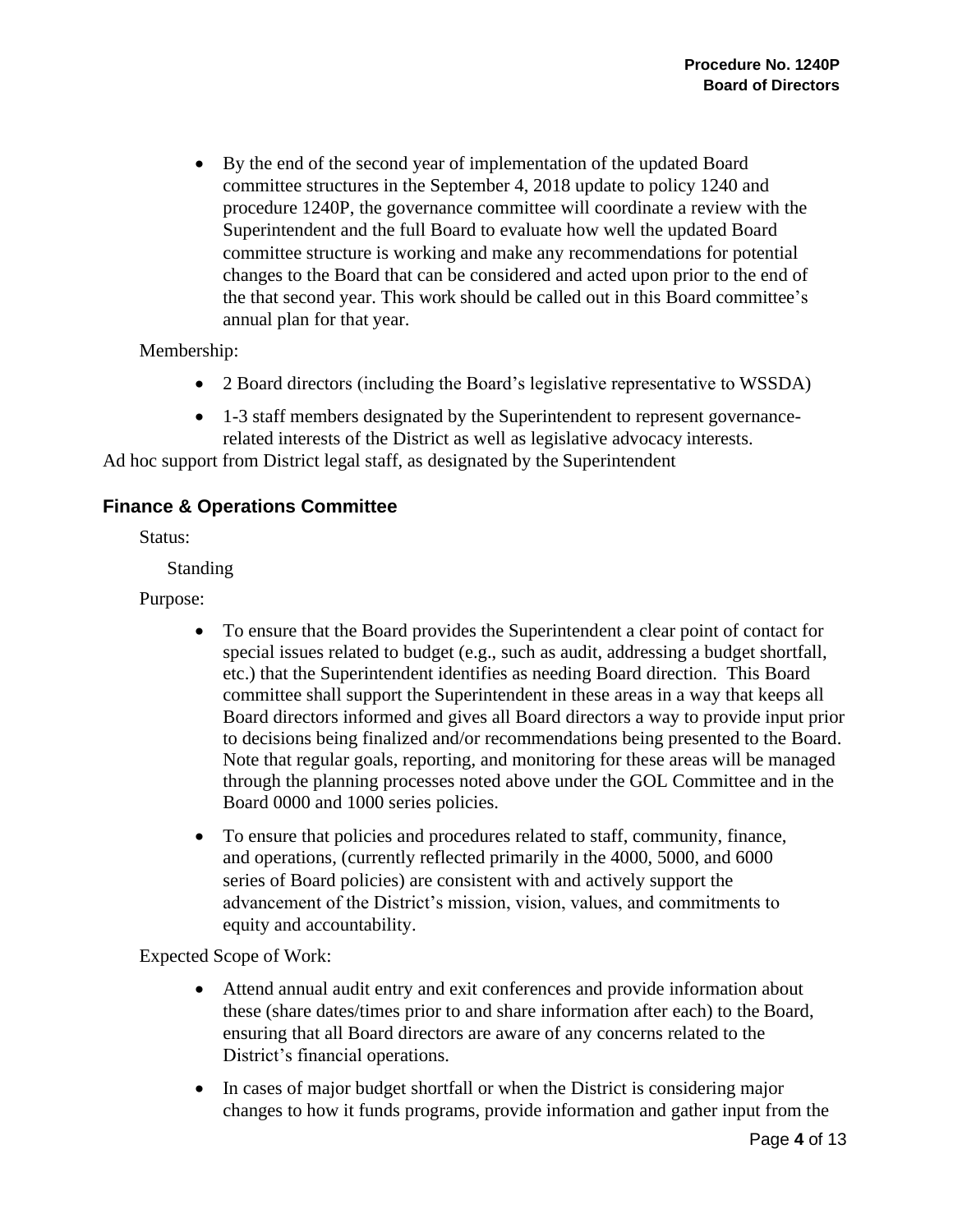Board prior to decisions being finalized and/or recommendations being presented to the Board.

- Serve as the Board's liaison with staff in the District's work to provide options Board for how to address major budget shortfalls and to engage the community to inform decision-making about major financial changes.
- For relevant policy series, maintain policy compliance with legal updates and best practices, including but not limited to, consideration of WSSDA recommended policy updates.
- For relevant policy series, determine key policy updates/additions/deletions to support the priorities of the District (including the Board).
- For relevant policy series, work with staff on policy updates to improve District operations with particular attention to those updates that will serve staff and community so we can best meet the needs of all our students.

## Membership:

- 2 Board directors
- 1-3 staff members designated by the Superintendent to represent financial and operational (including operational interactions with the community) interests of the District
- Ad hoc support from District legal staff, as designated by the Superintendent

# **Students, Instruction and Family Engagement Committee**

Status:

Standing

Purpose:

- To ensure that policies and procedures related to students and instruction, (currently reflected primarily in the 2000 and 3000 series of Board policies) are consistent with and actively support the advancement of the District's mission, vision, values, and commitments to equity and accountability.
- To ensure the Board is aware of the breadth of general community concerns, and has opportunities to listen to, learn from, and provide information to a diverse and representative set of community members through a plan, approved in advance by the Board, for regular, direct, and equitable interactions of Board directors with community members.
- To ensure that the Board provides the Superintendent a clear point of contact for special issues related to family engagement and curriculum that the Superintendent identifies as needing additional Board direction. This Board committee shall support the Superintendent in these areas in a way keeps all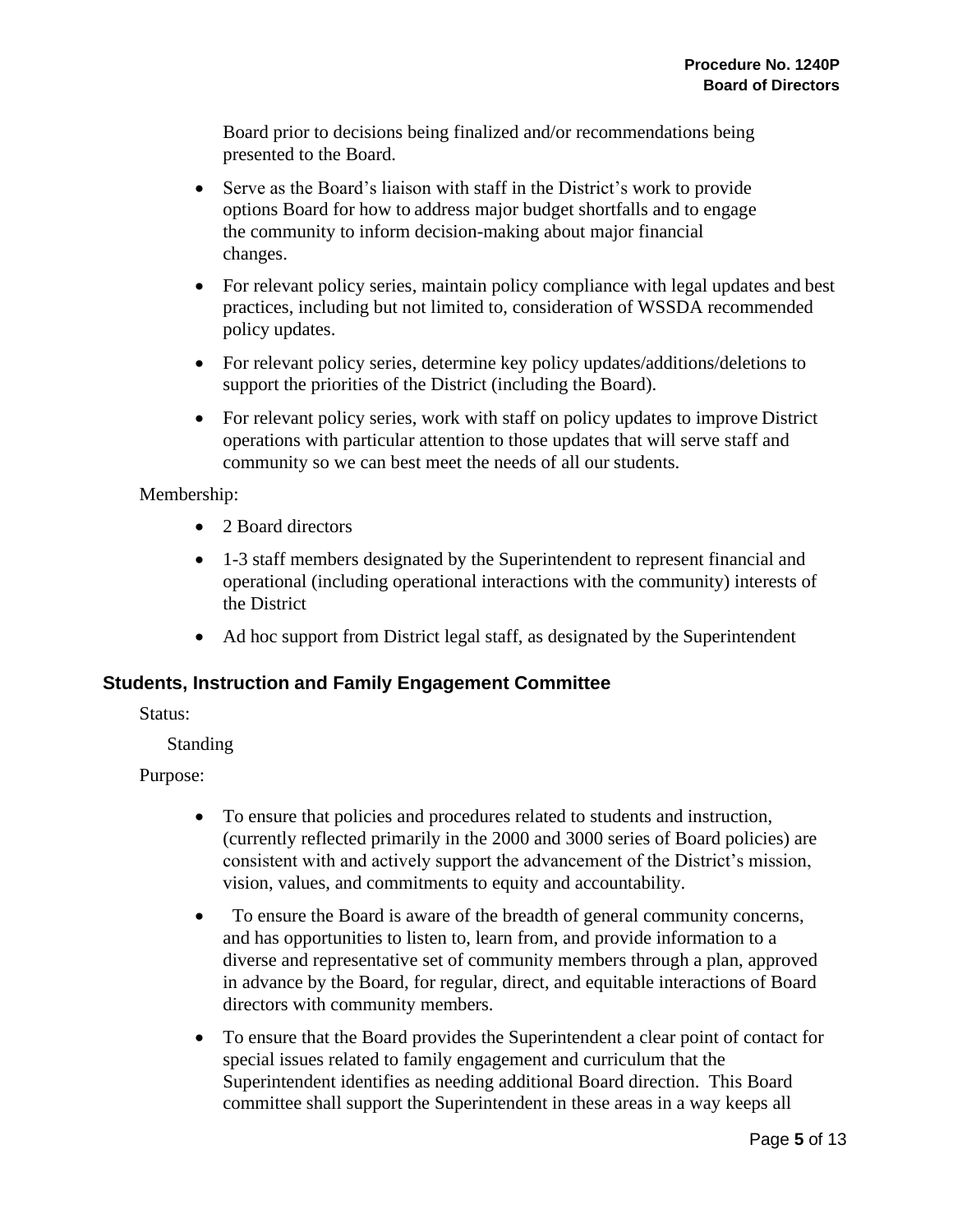Board directors informed and gives all Board directors a way to provide input prior to decisions being finalized and/or recommendations being presented to the Board. Note that regular goals, reporting, and monitoring for these areas will be managed through the planning processes noted above under the GOL Committee and in the Board 0000 and 1000 series.

Expected Scope of Work:

- Serve as the Board's liaison with staff in the District's work to make major instructional or student-related programming changes and to engage the community to inform decision-making about major instructional or studentrelated programming changes.
- For relevant policy series, maintain policy compliance with legal updates and best practices, including but not limited to, consideration of WSSDA recommended policy updates.
- For relevant policy series, determine key policy updates/additions/deletions to support the priorities of the District (including the Board).
- For relevant policy series, work with staff on policy updates to improve District operations with particular attention to those updates that will serve staff and community so we can best meet the needs of all our students.

Membership:

- 2 Board directors
- 1-3 staff members designated by the superintendent (recommend at least one senior staff member from Curriculum & Instruction)
- Ad hoc support from District legal staff

# **Serving Each & Every Student Board Committee**

#### Status: **Temporary**

Date of Expiration:

When work is complete (Board may make such a determination at any time but should at least consider the continued need for the Board committee at the first December Board meeting of each year until the committee is disbanded.)

#### Purpose:

To collaborate with Superintendent to help ensure the Board's work and the District's implementation of the strategic plan align to adequately address our shared commitment of **service** of **each and every** student, particularly, but not limited to, those who experience barriers to their education. This work will focus on unpacking our value of **service**, and will include, but not be limited to, attention to issues of racial equity, productive inclusion of students with disabilities, and elimination of other barriers that can be fully or partially addressed through **service** of **each and**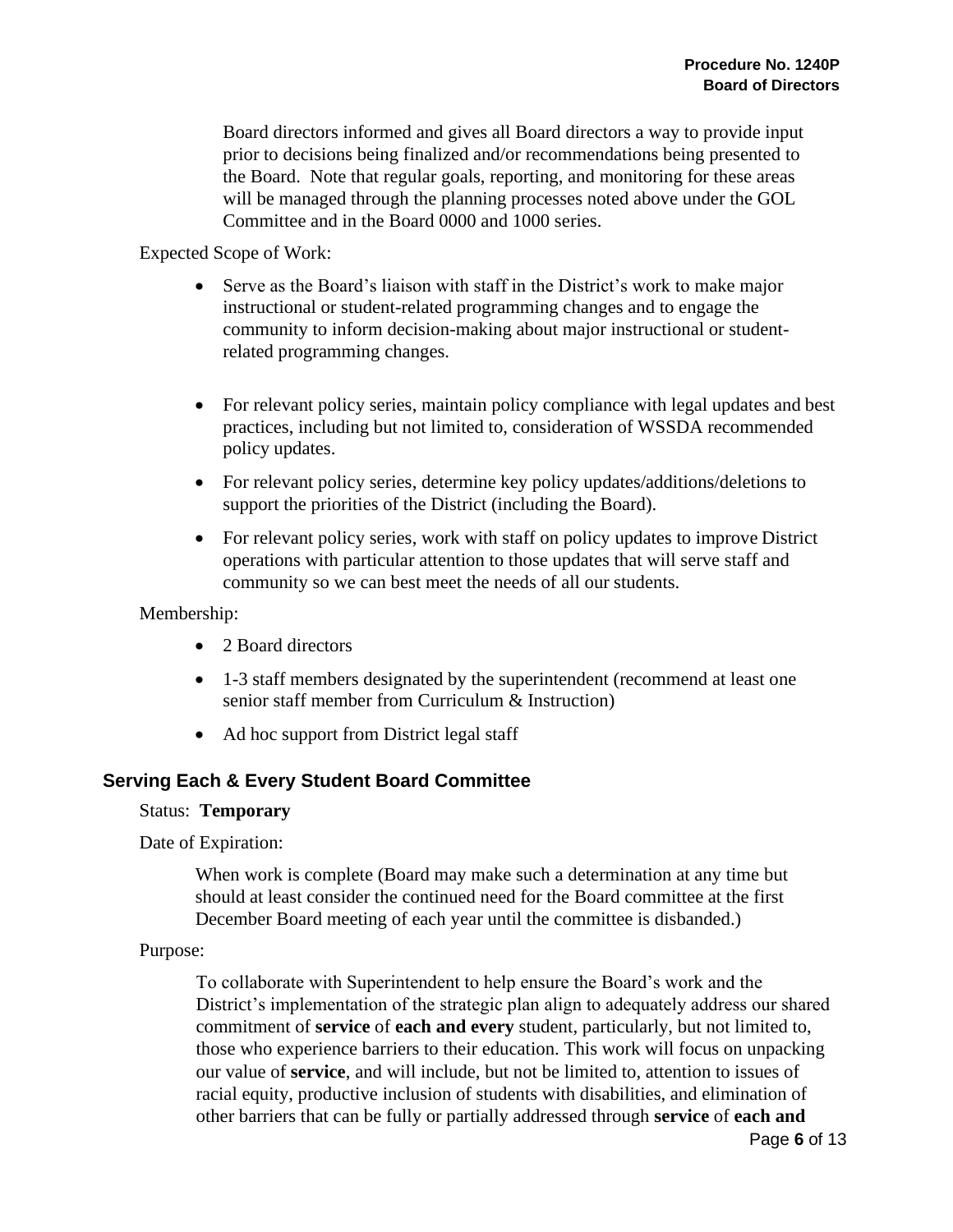#### **every** student.

Expected Scope of Work:

- Work with the Superintendent to help clarify and make tangible our value of **service** as it relates to the breadth of our work to support **each and every** student, in all programs and services, and, in our leadership of the District.
- Work with Superintendent to identify key opportunities to advance, reflect, and adjust our developing culture of **service** to **each and every** student.
- Share related work and learning regularly with the Board; and, gather Board input to represent the Board in discussions with the Superintendent and staff prior to decisions being finalized and/or recommendations being presented to the Board.
- Support the Superintendent in further development of programs to advance a culture of **service** of **each and every** student, including professional development for staff (initial and ongoing), supporting structures (e.g., adoption of tools, protocols, and practices), regular opportunities for all (including Board directors) to practice and reflect on this work, and clear approaches to accountability throughout the system.
- Ensure that all work on **service** keeps our obligation to **each and every** student at the center.
- Articulate and establish agreement between the Board and leadership team around the assumptions that we're making (both data- and values-based) to inform work and the key activities that are being undertaken to address the barriers and inequities that keep us from fully **serving each and every** student.
- Determine how the Board and the leadership team can reflect on its participation in this work and can prepare and continue to educate themselves about inequities, best practices for addressing them, and ways for the Board to engage with each other and with others about the work. Ensure Board directors have opportunities to discuss and engage with the tools and practices being used to promote a culture of **service** of **each and every** student.
- Support the community advisory process that will inform Board policy work related to issues of equity in **serving each and every** student.
- Identify additional work or next steps for addressing inequities, including identifying best practices, tools, approaches to accountability throughout the system, and other ways the Board could support this shared work.

#### Membership:

- 2 Board directors
- Superintendent
- 1-3 other staff members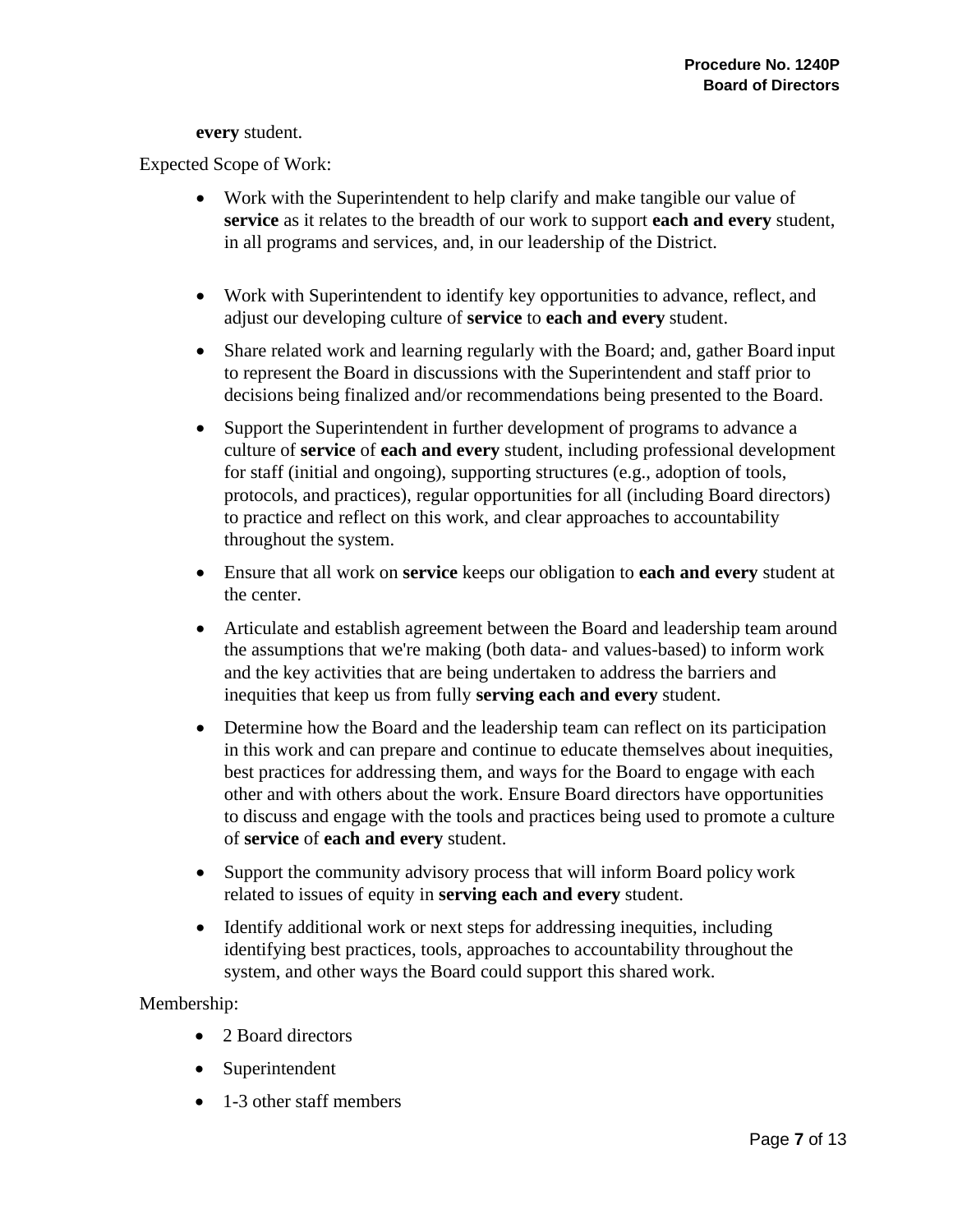- Ad hoc support from District legal staff, as designated by the Superintendent
- Chief of Staff shall serve as secretary to the committee

## **Board Committee Roles and Responsibilities**

Unless otherwise specified above, the following roles and responsibilities will apply to each Board committee:

- Board Committee Chairperson
	- Board directors will agree on one director to serve as the committee chairperson. Should the two Board directors be unable to reach an agreement, the Board president will appoint one of the Board directors to serve as the committee chairperson.
	- The committee chairperson may delegate individual work items of the committee as appropriate. Whether delegating or directly doing the work, the committee chairperson will be responsible for ensuring that each of the following items is addressed in ways that meet the requirements of the Board, the needs of the District and Board committee, and that are consistent with the expectations and understanding of the Board committee.
		- Submit a Board committee plan and associated policy priorities to the Board.
		- Submit status updates and any plan updates to the Board.
		- Submit any community engagement plans to the Board.
		- Procure the approval of the Superintendent or designee that the Board committee plan, or update to the plan, including policy priorities, is viable, particularly with respect to staff time needed for Board committee work, alignment of Board committee work with District goals and priorities, and District capacity to rollout any new/updated policies or direction from the Board. In the case that the Superintendent or designee does not approve the plan prior to presentation to the Board, the committee chairperson must ensure the plan is updated so the Superintendent or designee can approve prior to presentation to the Board. If agreement cannot be secured between the committee chairperson and the Superintendent or designee, then the Board committee may not present the plan to the Board unless both Board directors agree. In such a case, the committee chairperson must ensure that at the time the Board receives the committee's recommended plan, the Board is also provided with documentation of the Superintendent's (or designee's) concerns.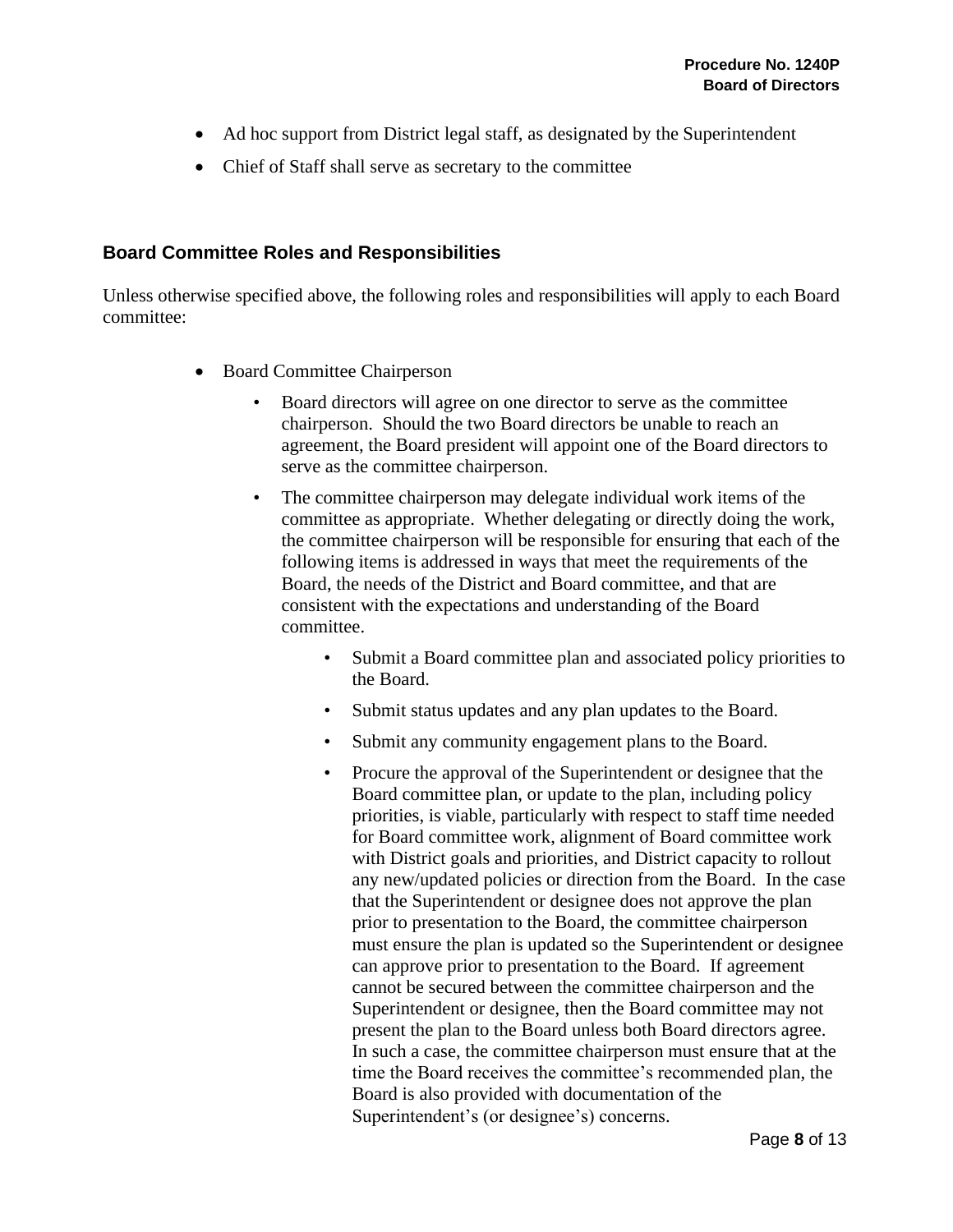- Ensure that agendas are set prior to Board committee meetings.
- Facilitate Board committee meetings.
- Serve as the primary point of contact for the Board committee.
- Review all materials being submitted to the Board in a timely fashion. Ensure materials and recommendations are appropriate and adequate for Board consumption, and that the Superintendent is informed and the Superintendent or designee have confirmed that they are able to support the work. As with the Board committee plan, if the Superintendent or designee identifies an issue with the materials or recommendation from the Board committee, the committee chairperson should seek to address those concerns. If the committee chairperson is unable to address the Superintendent's concerns, and the other Board director agrees to proceed with the materials and/or recommendation, the committee chair must ensure the Board receives both the materials/recommendation AND clear documentation of the Superintendent's concerns.
- Serve as the default spokesperson for the Board committee to the Board in Board meetings. However, when staff, a community member, or the other Board director has led particular work of the Board committee, the Board chairperson is encouraged to delegate or share the spokesperson role at the Board meeting with other Board committee members.
- The committee chairperson should ensure that the Board committee meets its obligations to keep the Board informed and to gather input from the Board, even when direct actions are not needed from the Board (such as work related to advisory liaisonships that the Board committee is providing to the Superintendent).
	- When needed, input from the Board should be gathered in a timely fashion and in the appropriate forum (usually a Board meeting) such that the input can be considered by the Board committee in its direct and advisory work.
	- Similarly, the committee chairperson should ensure that the Board is kept informed of the work of the Board committee in a timely fashion.
	- When there is no action to be taken by the Board, updates may be provided in email to Board directors. However, when action may be anticipated from the Board, input should be gathered and information shared in an open Board meeting consistent with the Open Public Meetings Act.
- Committee Secretary
	- The Board Coordinator, unless otherwise indicated or agreed, shall serve as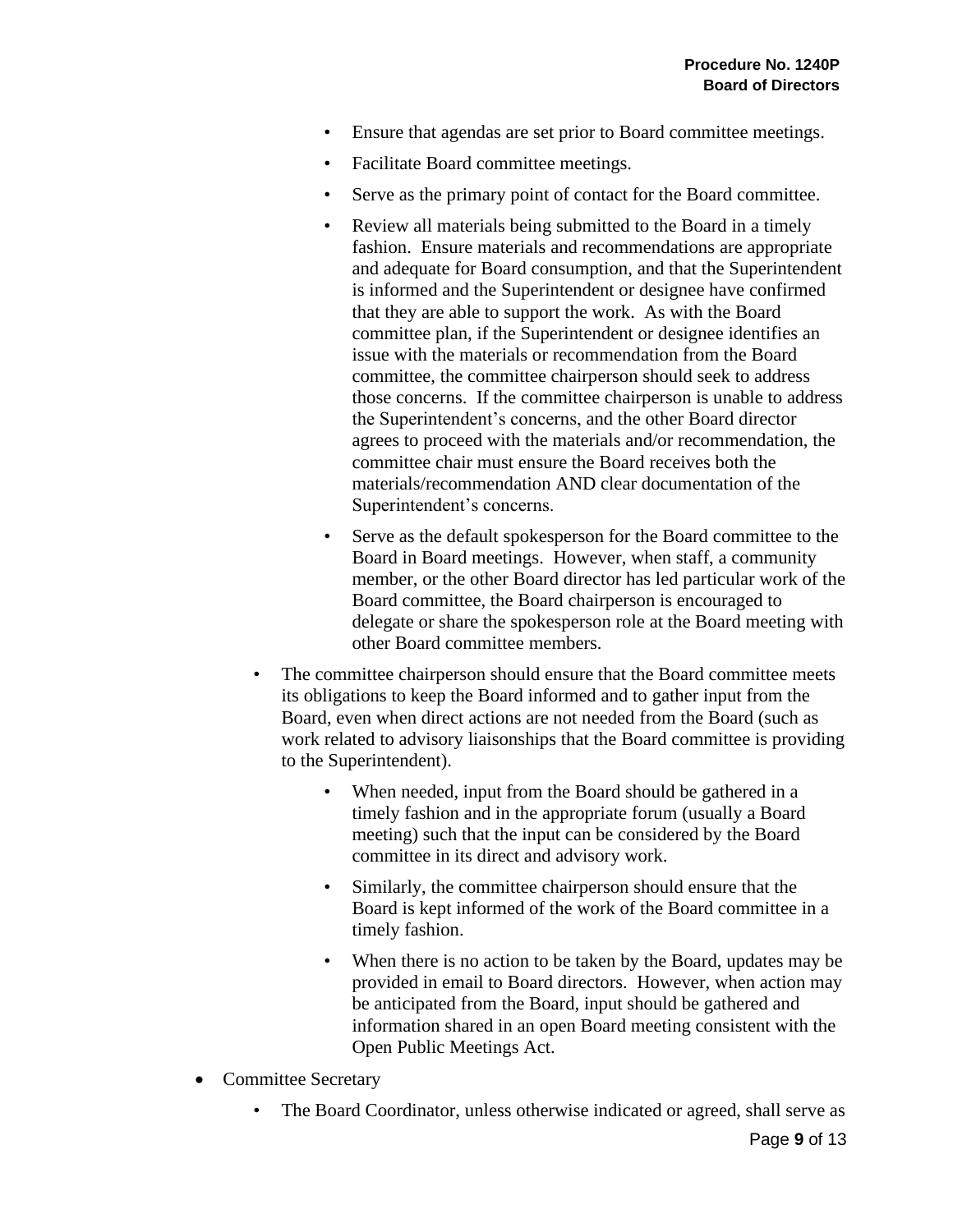committee secretary.

- The committee Secretary shall ensure the following for each Board committee:
	- Adequate meetings, determined in conjunction with the committee chairperson, are scheduled to meet the goals in the Board committee plan.
	- Meeting notes are distributed and stored following each meeting. Notes do not need to directly transcribe the meeting, but must include:
		- Decisions made by the Board committee
		- Action items identified (with owners and dates)
		- Open issues and/or anything that poses a threat to the on-time execution of goals and deliverables
		- Any next steps identified
		- Documentation of key activities or brainstorming that are intended to help inform ongoing or future work of the Board committee
		- Any pending next steps carried over from previous meetings.
		- Any changes in goal status and/or Board committee plans, priorities, and timelines.
		- Next meeting(s)
		- Any documents or resources brought for Board committee reference
	- Status on Board committee goals is tracked, regularly updated (no less often than quarterly), and accessible to all Board committee members
	- Recommendations for meeting agendas or materials needed to inform setting meeting agendas are provided to the committee chairperson in sufficient advance of Board committee meetings to ensure agendas are set prior to each meeting
	- Action items are tracked and followed up on in timely fashion that allows Board committee work to proceed on planned timeline.
	- Dependencies are tracked and communicated in a timely fashion. This includes not only internal dependencies but also external dependencies such as schedules or positions of other agencies/partners, etc.
	- Relevant connections are made to support Board committee work.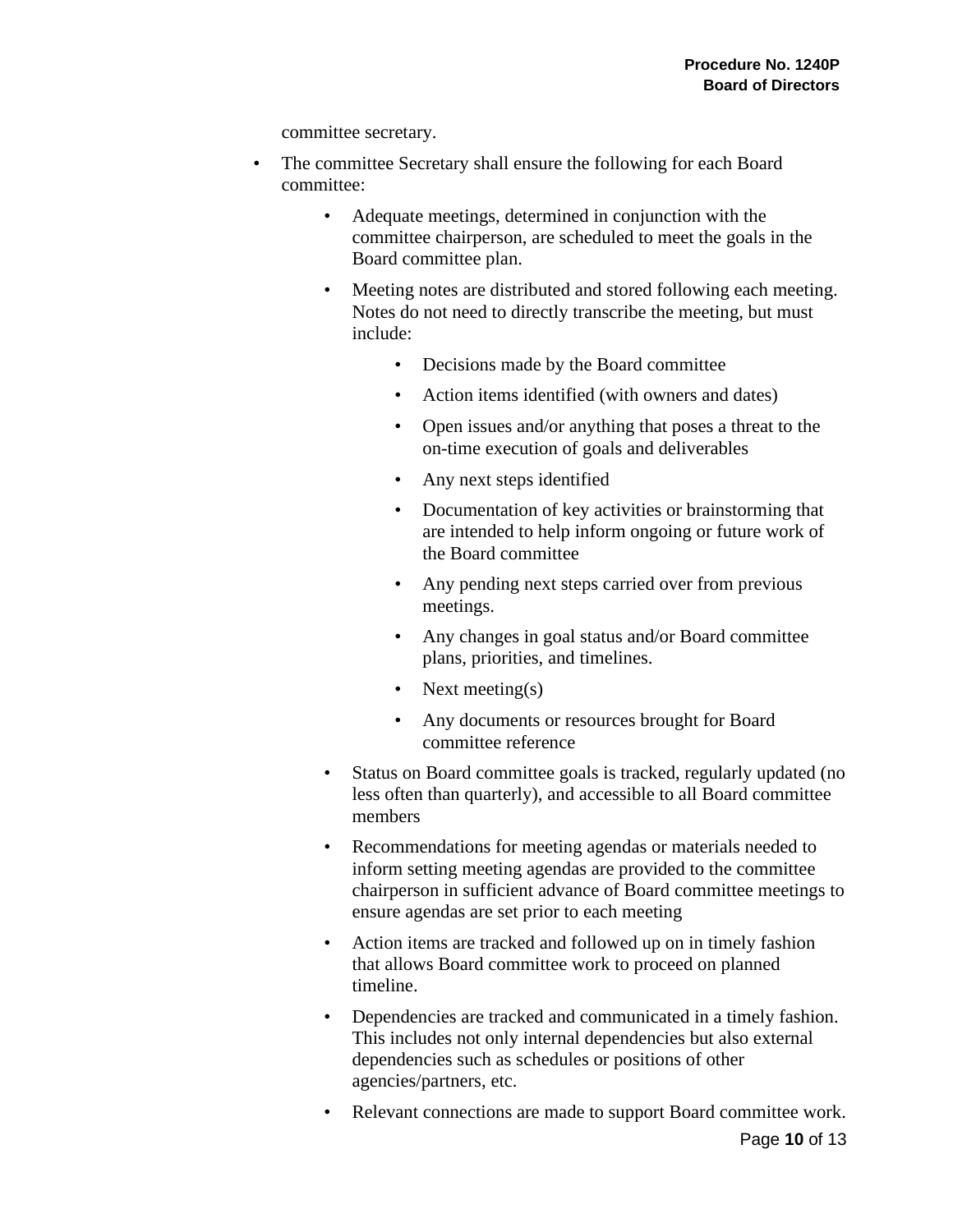Connections may be to relevant partner organizations, other internal initiatives, other District or Board committee work, communications from the community, etc. (Any cross-boardcommittee dependencies or connections should be identified to Board committee chairs, but discussion about any related next steps by the Board committees or the Board must be addressed consistent with the Open Public Meetings Act, usually during an open public meeting.)

- Board committee updates, recommendations, and other touch points with the Board are communicated to the Board Secretary for inclusion on the appropriate Board meeting agenda(s). Ensure materials needed are identified, communicated to the Board committee members, and available in time for the committee chairperson to review and submit with meeting materials.
- All relevant documentation is approved by the committee chair (except in cases where the Board committee assigned each Board director to provide different perspectives to the Board, in which case each Board director ) and is provided for Board meetings, including but not limited to policies (including marked up versions, summaries of key info per policy 0200/0200P, documentation of critical criteria review per policy 0130/0130P), plan documents, status documents, etc.
- Staff
	- Staff serving on Board committees are expected to represent, whether directly asked or just present for relevant discussions, the expertise, data, knowledge, experiences, understanding of needs of and implications to students and groups of students, research about best practices, understanding of operational feasibility, and impacts on staff and/or other initiatives, and any other relevant information.
	- Staff may be appointed to serve on a Board committee as permanent members or as temporary members for a given time period or for the duration needed to address a given issue. At least one primary Staff contact should be appointed for a term of one year, beginning after the first December Board meeting, but may be changed by the Superintendent in collaboration with the committee chair at any time. Terms for other staff members will be specified by the Superintendent, in collaboration with the committee chair, at the time of appointment and should not exceed one year. Staff may be reappointed as needed.
	- Staff may be charged with drafting updated policy or other documentation to support the work of the Board committee. Staff may also be charged with soliciting input from other relevant staff and departments.
	- Staff members serving on a Board committee are expected to keep the Superintendent or appropriate designee informed of the Board committee's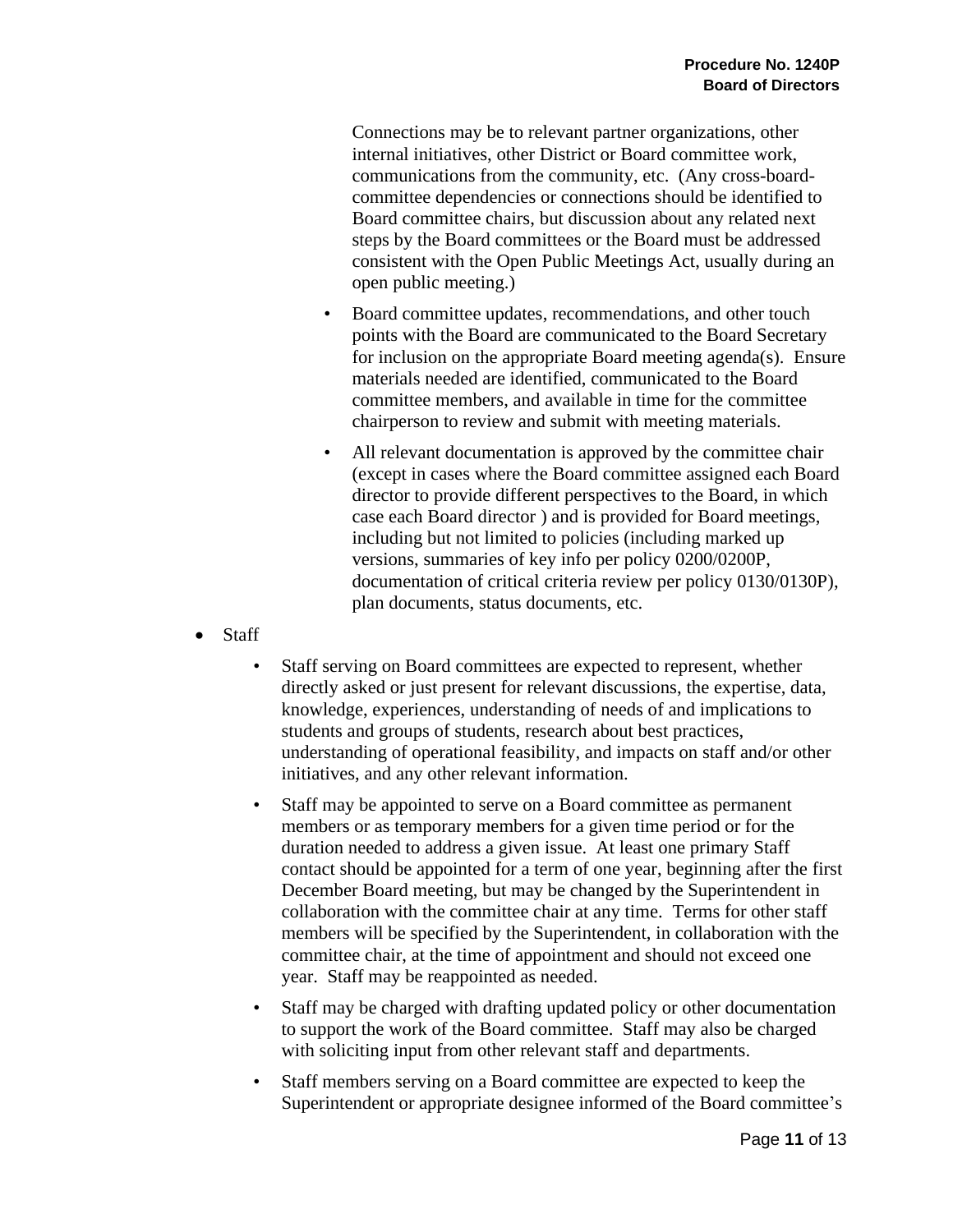work and of any concerns the staff member may have. Staff members are also expected to seek guidance and input from the Superintendent or appropriate designee when issues arise that require such input.

- Staff members should communicate clearly to both the committee chair and to the Superintendent or appropriate designee about any concerns about staff time and resources available to support the work of the Board committee.
- Voting
	- Only Board directors will serve as voting members of each Board committee.
	- Staff will serve as advisory members to the Board committee and are responsible for ensuring they share all relevant expertise, experience, data, and information related to the work and decisions of the Board committee.
	- Should Board directors be unable to reach consensus about bringing a recommendation or request to the Board, the Board directors on the Board committee will articulate two options for the Board to consider and will present both options to the full Board

## **Informal de Facto Executive Committee of the Board**

In addition to the formally established Board committees described in this procedure, the Board president may also convene a de facto Executive Committee of the Board to address particular administrative functions of the Board that are not otherwise covered by formally defined Board committees. Such work may include, but is not limited to: establishing a Board budget, creating a plan for Board development, establishing an annual Board calendar, setting an agenda for a regular or special Board meeting, and planning for a Superintendent evaluation.

Members of this Board committee may include the Board president, Board vice president, the Superintendent, the Chief of Staff, and the Board Coordinator, as needed. The Board president serves as the chairperson for this Board committee when it is convened and determines the appropriate membership of the Board committee based on the task(s) at hand. (For example, some work may require only Board directors or other work may require only one Board member to avoid any conflicts with the open public meeting act requirements, etc.)

This executive committee does not need to construct a committee plan nor a policy prioritization. However, like all Board committees, the Executive Committee is expected to keep the Board informed, and to solicit and consider input from the Board in a timely fashion.

The Executive Committee does not by default have responsibility for any set or subset of Board policies. However, from time to time, it may identify specific policies that it will review and present to the Board in support of its work. As with all Board committees, the Executive committee does not speak for the Board, rather it supports the Board to do its work, to provide